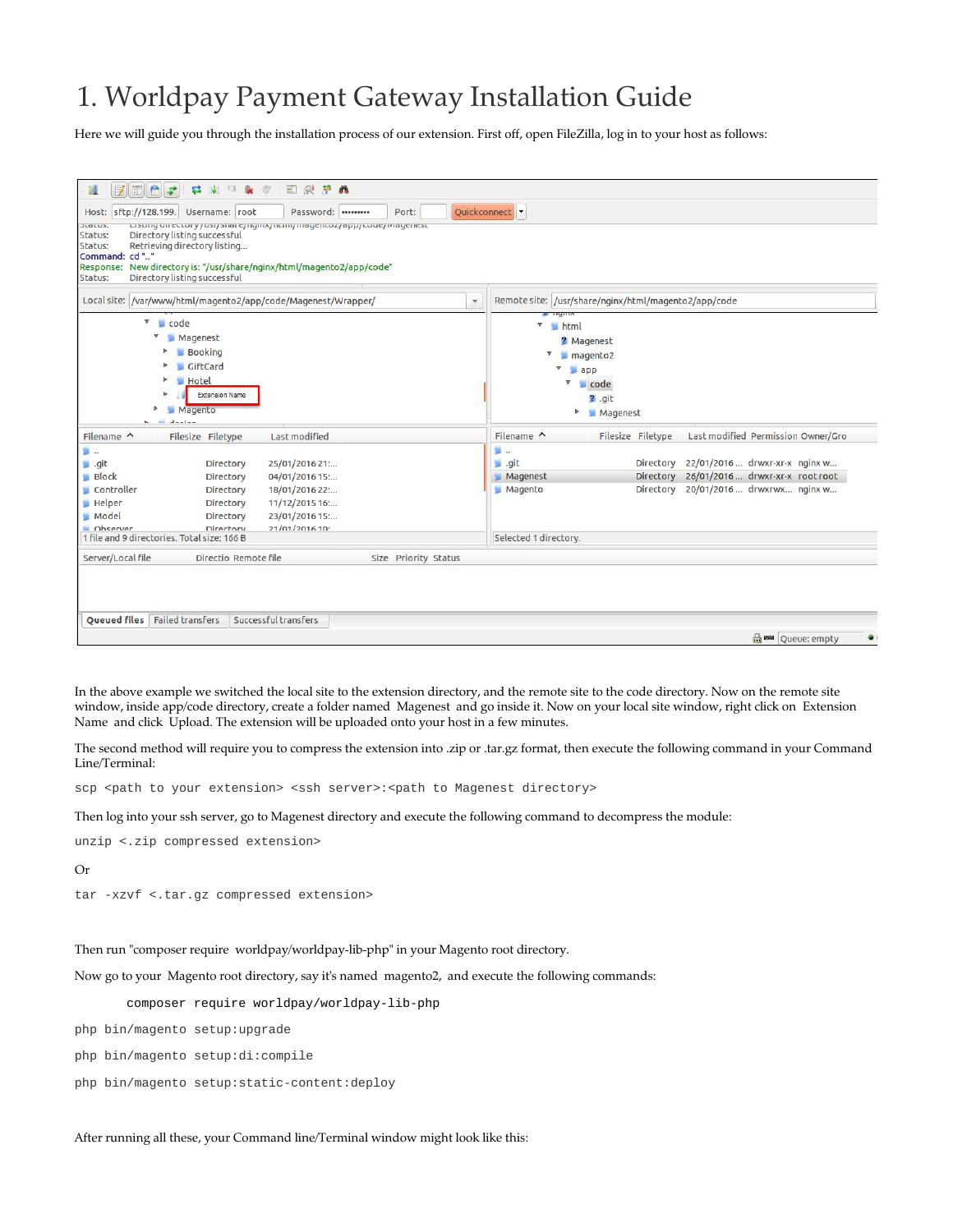| Module 'Magento BundleSampleData':                            |  |  |  |  |  |  |
|---------------------------------------------------------------|--|--|--|--|--|--|
| Module 'Magento Rss':                                         |  |  |  |  |  |  |
| Module 'Magento_DownloadableSampleData':                      |  |  |  |  |  |  |
| Module 'Magento Captcha':                                     |  |  |  |  |  |  |
| Module 'Magento OfflineShippingSampleData':                   |  |  |  |  |  |  |
| Module 'Magento ConfigurableSampleData':                      |  |  |  |  |  |  |
| Module 'Magento_SalesSampleData':                             |  |  |  |  |  |  |
| Module 'Magento ThemeSampleData':                             |  |  |  |  |  |  |
| Module 'Magento ProductLinksSampleData':                      |  |  |  |  |  |  |
| Module 'Magento ReviewSampleData':                            |  |  |  |  |  |  |
| Module 'Magento SendFriend':                                  |  |  |  |  |  |  |
| Module 'Magento Ui':                                          |  |  |  |  |  |  |
| Module 'Magento Sitemap':                                     |  |  |  |  |  |  |
| Module 'Magento_Authorizenet':                                |  |  |  |  |  |  |
| Module 'Magento Swagger':                                     |  |  |  |  |  |  |
| Module 'Magento Swatches':                                    |  |  |  |  |  |  |
| Module 'Magento SwatchesSampleData':                          |  |  |  |  |  |  |
| Module 'Magento CatalogRuleSampleData':                       |  |  |  |  |  |  |
| Module 'Magento TaxImportExport':                             |  |  |  |  |  |  |
| Module 'Magento TaxSampleData':                               |  |  |  |  |  |  |
| Module 'Magento CatalogRuleConfigurable':                     |  |  |  |  |  |  |
| Module 'Magento CmsSampleData':                               |  |  |  |  |  |  |
| Module 'Magento Translation':                                 |  |  |  |  |  |  |
| Module 'Magento Shipping':                                    |  |  |  |  |  |  |
| Module 'Magento Ups':                                         |  |  |  |  |  |  |
| Module 'Magento UrlRewrite':                                  |  |  |  |  |  |  |
| Module 'Magento GroupedProductSampleData':                    |  |  |  |  |  |  |
| Module 'Magento Usps':                                        |  |  |  |  |  |  |
| Module 'Magento Variable':                                    |  |  |  |  |  |  |
| Module 'Magento Version':                                     |  |  |  |  |  |  |
| Module 'Magento Webapi':                                      |  |  |  |  |  |  |
| Module 'Magento SalesRuleSampleData':                         |  |  |  |  |  |  |
| Module 'Magento CatalogWidget':                               |  |  |  |  |  |  |
| Module 'Magento WidgetSampleData':                            |  |  |  |  |  |  |
| Module 'Magento Wishlist':                                    |  |  |  |  |  |  |
| Module 'Magento WishlistSampleData':                          |  |  |  |  |  |  |
| Please re-run Magento compile command                         |  |  |  |  |  |  |
| [root@centos-2qb-sqp1-01 magento2]# sudo chmod -R 777 var pub |  |  |  |  |  |  |
| [root@centos-2qb-sqp1-01 magento2]#                           |  |  |  |  |  |  |

Finally, you need to flush the cache by either type this into the Command Line/Terminal:

php bin/magento cache:flush

Or go to System > Cache Management. Click the following buttons to completely clear the store cache:

- 1. Flush Magento Cache
- 2. Flush Cache Storage
- 3. Flush Catalog Images Cache
- 4. Flush JavaScript/CSS Cache

|                       | <b>System</b>           |                                | $\times$                                                                  |                                                               | <b>Flush Cache Storage</b> | <b>Flush Magento Cache</b> |  |  |  |  |  |
|-----------------------|-------------------------|--------------------------------|---------------------------------------------------------------------------|---------------------------------------------------------------|----------------------------|----------------------------|--|--|--|--|--|
| \$<br>SALES           | <b>Tools</b>            |                                |                                                                           | records found                                                 |                            |                            |  |  |  |  |  |
| Ŵ<br><b>PRODUCTS</b>  |                         | <b>Cache Management</b>        |                                                                           | <b>Description</b>                                            | <b>Tags</b>                | <b>Status</b>              |  |  |  |  |  |
|                       | <b>Index Management</b> |                                | Various XML configurations that were collected across modules and merged. | CONFIG                                                        | <b>DISABLED</b>            |                            |  |  |  |  |  |
| ÷<br><b>CUSTOMERS</b> |                         |                                |                                                                           | Layout building instructions.                                 | LAYOUT_GENERAL_CACHE_TAG   | <b>DISABLED</b>            |  |  |  |  |  |
| ▥                     |                         |                                |                                                                           | Page blocks HTML.                                             | <b>BLOCK HTML</b>          | <b>DISABLED</b>            |  |  |  |  |  |
| <b>STORES</b>         |                         |                                |                                                                           | Collection data files.                                        | COLLECTION_DATA            | <b>DISABLED</b>            |  |  |  |  |  |
| ₩<br><b>SYSTEM</b>    |                         |                                |                                                                           | API interfaces reflection data.                               | <b>REFLECTION</b>          | <b>DISABLED</b>            |  |  |  |  |  |
|                       |                         |                                |                                                                           | Results of DDL queries, such as describing tables or indexes. | DB_DDL                     | <b>DISABLED</b>            |  |  |  |  |  |
|                       |                         |                                |                                                                           | Entity types declaration cache.                               | EAV                        | <b>DISABLED</b>            |  |  |  |  |  |
|                       |                         |                                |                                                                           | Integration configuration file.                               | <b>INTEGRATION</b>         | <b>DISABLED</b>            |  |  |  |  |  |
|                       |                         | Integrations API Configuration |                                                                           | Integrations API configuration file.                          | INTEGRATION API_CONFIG     | <b>DISABLED</b>            |  |  |  |  |  |
|                       |                         | Page Cache                     |                                                                           | Full page caching.                                            | FPC                        | <b>DISABLED</b>            |  |  |  |  |  |
|                       |                         | Translations                   |                                                                           | <b>Translation files.</b>                                     | <b>TRANSLATE</b>           | <b>DISABLED</b>            |  |  |  |  |  |